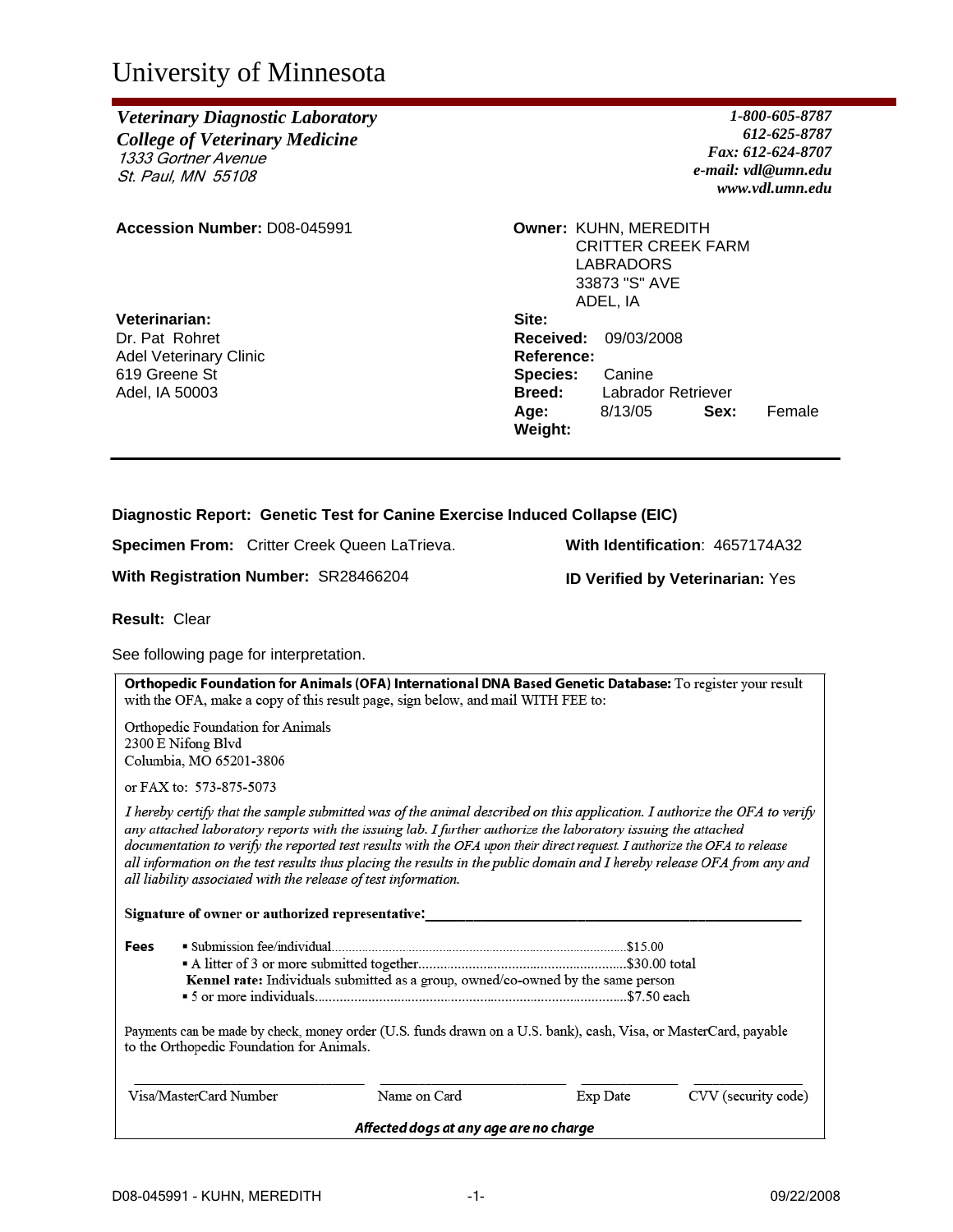#### **Interpretation**

**Clear:** Your dog is clear of the mutation associated with EIC. This means that your dog has two copies of the normal gene and therefore is highly unlikely to be susceptible to the classic syndrome of EIC. However, this result does not rule out the possibility that your dog could have a collapse condition that is different from the condition most Labrador Retrievers have.

**Carrier:** Your dog is a carrier of the mutation associated with EIC. This means that your dog has one copy of the normal form of the gene and one copy of the mutated form of the gene associated with EIC susceptibility. Our research indicates that two mutated copies of the gene are almost always required for EIC susceptibility. However, a small percentage of carrier dogs, such as yours, have collapsed under instances of intense exercise and/or excitement/stress. At present, we are unable to state if this collapse is the result of the EIC mutation, or from another unidentified cause. Also, please be aware that a carrier will pass a copy of the EIC gene on to half of its offspring.

**Affected:** Your dog has two copies of the mutation associated with EIC and is therefore highly susceptible to episodes of EIC. Your dog will pass a copy of this mutation on to all its offspring. Some dogs have died during an EIC episode so we recommend that you have your dog stop exercising at the first signs of any weakness or wobbliness, and that you have them avoid collapse "triggers" such as hunt test and field trial training, or upland game hunting. Dogs with susceptibility to EIC can often perform mild to moderate exercise without collapsing.

#### **Further Information**

Recent research at the University of Minnesota has identified a genetic mutation that is highly associated with EIC susceptibility. We define EIC as a condition in which collapse usually occurs after 5 - 10 minutes of intense exercise and/or intense excitement/stress. The first signs of an impending episode are typically weakness or wobbliness, especially in the rear legs. Most of the time, a dog with EIC will recover within 15 - 30 minutes of rest. **There are however, affected dogs who have died during exercise or while resting immediately after an episode of exercise-induced collapse so an affected dog's exercise should ALWAYS be stopped at the first hint of in-coordination or wobbliness.** 

We have designated the letter E to indicate the mutant (EIC) form of the gene and N to indicate the normal form of the gene. A dog's particular combination of N or E forms of the gene is known as its genotype. The genotype of a normal dog is designated as N/N and is clear of the mutation. The condition is most likely to be autosomal recessive, in which a dog needs to have two mutated copies of the gene (E/E) to be affected. However, it remains possible that a small percentage of dogs with only one copy of the mutated gene (E/N carriers) might also collapse under specific circumstances. N/N dogs do not have EIC, however, there are many other causes of collapse that can occur with exercise.

Since available data points to EIC being inherited in a recessive fashion, it almost always requires that both parents be either carriers (E/N) or affected (E/E) to produce a puppy with EIC. The chance of any given puppy with EIC (i.e., with the E/E genotype) being born from a litter produced by parents of all possible genotypes is indicated in the following table.

|                       | <b>Sire's Genotype</b> |     |      |
|-----------------------|------------------------|-----|------|
|                       | N/N                    | E/N | E/E  |
| <b>Dam's Genotype</b> |                        |     |      |
| N/N                   | 0%                     | 0%  | 0%   |
| E/N                   | 0%                     | 25% | 50%  |
| E/E                   | 0%                     | 50% | 100% |

#### **Chance of an EIC affected (E/E) puppy being born from parents of known genotypes**

For example, breeding an E/N sire to an N/N dam can only produce puppies that are E/N or N/N. On the other hand, breeding an E/N sire to an E/E dam gives a 50% chance that a puppy will have EIC, since puppies can be either E/N or E/E. All puppies from the mating of two E/E parents will be E/E, and thus susceptible to EIC.